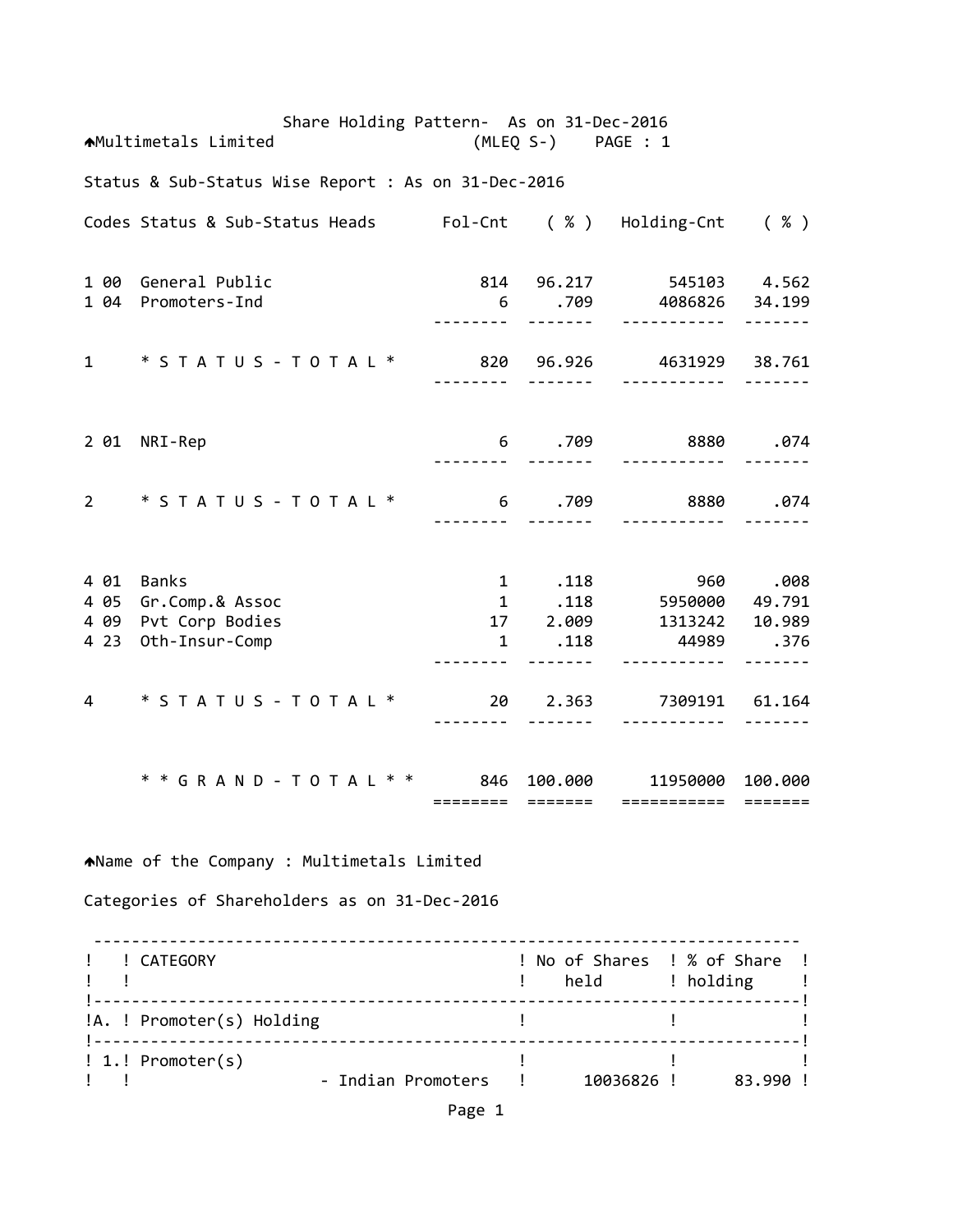|                  | Share Holding Pattern- As on 31-Dec-2016<br>- Foreign Promoters                                                              | $\mathbf{I}$          | .000 !<br>0!                                                        |
|------------------|------------------------------------------------------------------------------------------------------------------------------|-----------------------|---------------------------------------------------------------------|
|                  | 2.! Persons acting in concert                                                                                                |                       | 0!<br>.000!                                                         |
|                  | Sub-Total !                                                                                                                  | 10036826 !            | 83.990!                                                             |
|                  | B. ! Non-Promoters Holding                                                                                                   |                       |                                                                     |
|                  | 3.! Institutional Investors                                                                                                  |                       |                                                                     |
|                  | a.! Mutual Funds & UTI<br>b.! Banks, Financial Inst, Insurance Company!<br>(Central/State Govt Inst/Non-Govt Inst) !         |                       | .000 !<br>0<br>45949 !<br>$.385$ !                                  |
| $c.$ ! FII $(s)$ |                                                                                                                              |                       | ! 000.<br>0                                                         |
|                  | Sub-Total !                                                                                                                  |                       | 45949 !<br>$.385$ !                                                 |
| 4.! Others       |                                                                                                                              |                       |                                                                     |
| c.! NRI/OCBs     | a.! Private Corporate Bodies<br>b.! Indian Public<br>d.! Any-Other (Foreign-Companies)<br>! Clearing Members                 | 1313242 !<br>545103 ! | 10.989 !<br>4.562 !<br>8880 !<br>.074 !<br>.000!<br>0<br>.000!<br>0 |
|                  | Sub-Total !                                                                                                                  | 1867225 !             | $15.625$ !                                                          |
|                  | Grand-Total !                                                                                                                |                       | 11950000!<br>100.000 !                                              |
| ! Note : 1)      | ! Name, Number of shares held and percentage shareholding<br>! of entities/persons holding more than 1% is enclosed herewith |                       |                                                                     |
| ! Note : 2)      |                                                                                                                              |                       | No of holding !<br>Shares in (%) !                                  |
|                  | Total Foreign Shareholding :                                                                                                 |                       | 8880 .074 !                                                         |

 based on download of data received from NSDL/CDSL as on 31‐Dec‐2016 Multimetals Limited (MLEQ S‐) PAGE : 1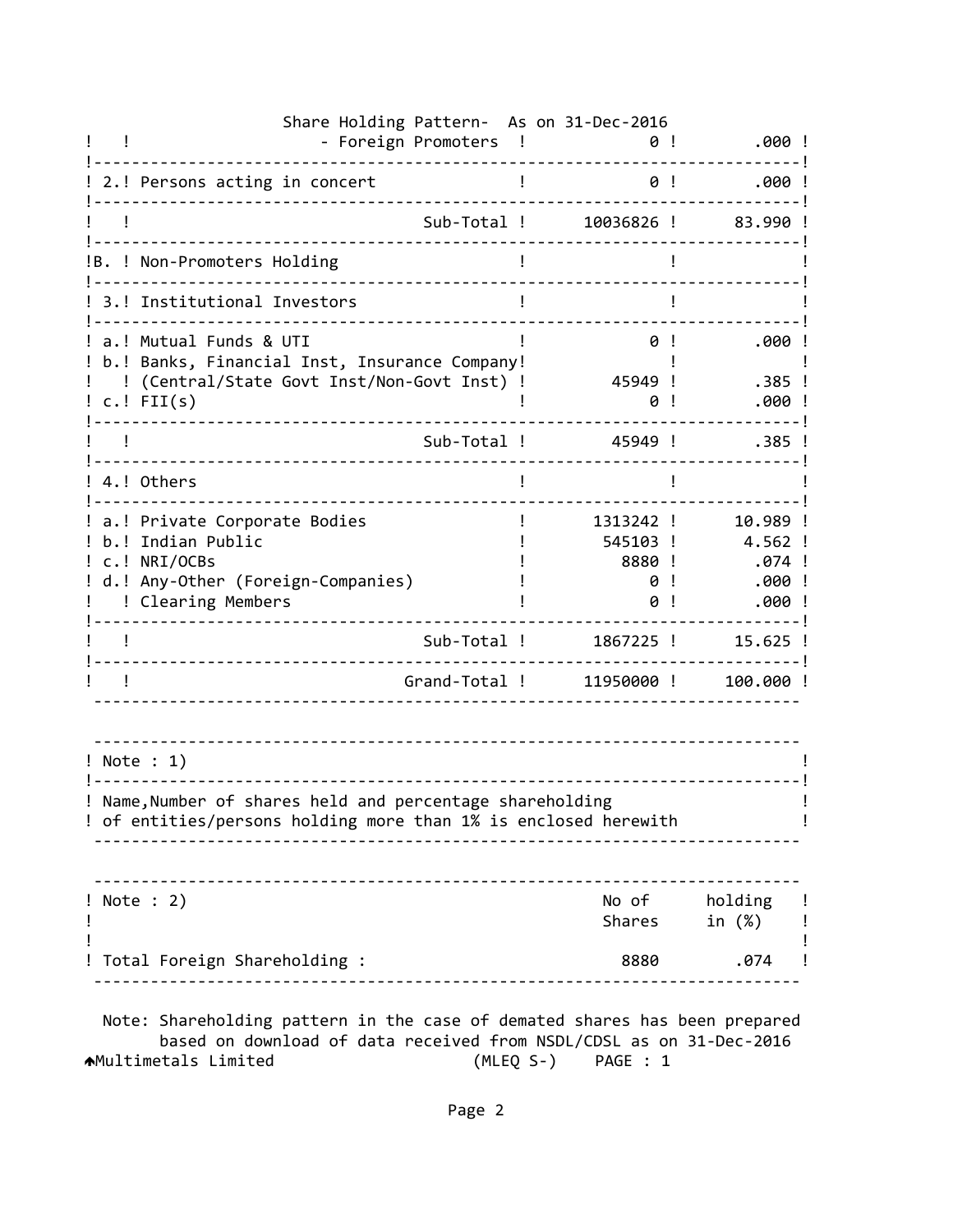Share Holding Pattern‐ As on 31‐Dec‐2016 Status & Sub‐Status Wise Report : As on 31‐Dec‐2016

Indian Promoters

FOL/CLI# SIGL NAME OF THE SHARE HOLDERS HOLDG % TO Cap ‐Pan 4 05 HADOTI PUNJI VIKAS LIMITED 5950000 49.791 AAACH4047F 1 04 VASUDEV AGRAWAL 1293359 10.823 AAVPA5418K 1 04 RAJENDRA AGRAWAL 1062091 8.888 ABKPA3830H 1 04 SHAMBHU AGARWAL 703070 5.883 1 04 AJAY AGARWAL 614543 5.143 AFOPA1833L 1 04 MUGDHA AGRAWAL 400000 3.347 AJSPA9434F 1 04 VASUDEV AGARWAL 13763 .115 ‐‐‐‐‐‐‐‐‐‐‐‐‐‐‐‐‐‐‐‐‐‐‐‐‐‐‐‐‐‐‐‐‐‐‐‐‐‐‐‐‐‐‐‐‐‐‐‐‐‐‐‐‐‐‐‐‐‐‐‐‐‐‐‐‐‐‐‐‐‐‐‐ A1A Indian Promoters 10036826 83.990 ‐‐‐‐‐‐‐‐‐‐‐‐‐‐‐‐‐‐‐‐‐‐‐‐‐‐‐‐‐‐‐‐‐‐‐‐‐‐‐‐‐‐‐‐‐‐‐‐‐‐‐‐‐‐‐‐‐‐‐‐‐‐‐‐‐‐‐‐‐‐‐‐ Multimetals Limited (MLEQ S‐) PAGE : 2 Status & Sub‐Status Wise Report : As on 31‐Dec‐2016 Banks, Fin Inst(s),Ins Comp(s) FOL/CLI# SIGL NAME OF THE SHARE HOLDERS HOLDG % TO Cap ‐Pan 4 23 M/S THE NEW INDIA ASSURANCE CO.LTD. 44989 .376 4 01 M/S MANDVI CO‐OP.BANK LTD. 960 .008 ‐‐‐‐‐‐‐‐‐‐‐‐‐‐‐‐‐‐‐‐‐‐‐‐‐‐‐‐‐‐‐‐‐‐‐‐‐‐‐‐‐‐‐‐‐‐‐‐‐‐‐‐‐‐‐‐‐‐‐‐‐‐‐‐‐‐‐‐‐‐‐‐ B2A Banks, Fin Inst(s),Ins Comp(s) 45949 .385 ‐‐‐‐‐‐‐‐‐‐‐‐‐‐‐‐‐‐‐‐‐‐‐‐‐‐‐‐‐‐‐‐‐‐‐‐‐‐‐‐‐‐‐‐‐‐‐‐‐‐‐‐‐‐‐‐‐‐‐‐‐‐‐‐‐‐‐‐‐‐‐‐ Multimetals Limited (MLEQ S‐) PAGE : 3 Status & Sub‐Status Wise Report : As on 31‐Dec‐2016 Private Corporate Bodies FOL/CLI# SIGL NAME OF THE SHARE HOLDERS HOLDG % TO Cap ‐Pan 4 09 NUTRILITE FOODS (P) LTD. 325000 2.720 AABCN9605N 4 09 HORIZON & INFRASTRUCPROJECTS TU 325000 2.720 AABCH4944G 4 09 JALSAGAR COMMERCE PRIVATE LIMIT 200000 1.674 AAACJ6417H 4 09 BIRLA ARTS PRIVATE LIMITED 200000 1.674 AACCB0469K 4 09 TEAC CONSULTANTS PRIVATE LIMITE 150000 1.255 AABCT0267A 4 09 C MACKERTICH PRIVATE LIMITED 65900 .551 AABCC0381Q 4 09 CHATUR PROPERTIES PVT LTD 32000 .268 4 09 M/S ASIATIC OFFSHORE LTD. 10000 .084 4 09 M/S VYAPARIK PRATISHTHAN LTD. 3800 .032 4 09 M/S GOURI SANKAR CO.PVT.LTD. 320 .003

001748 4 09 M/S. JAGJAN NIVESH PVT.LTD. 300 .003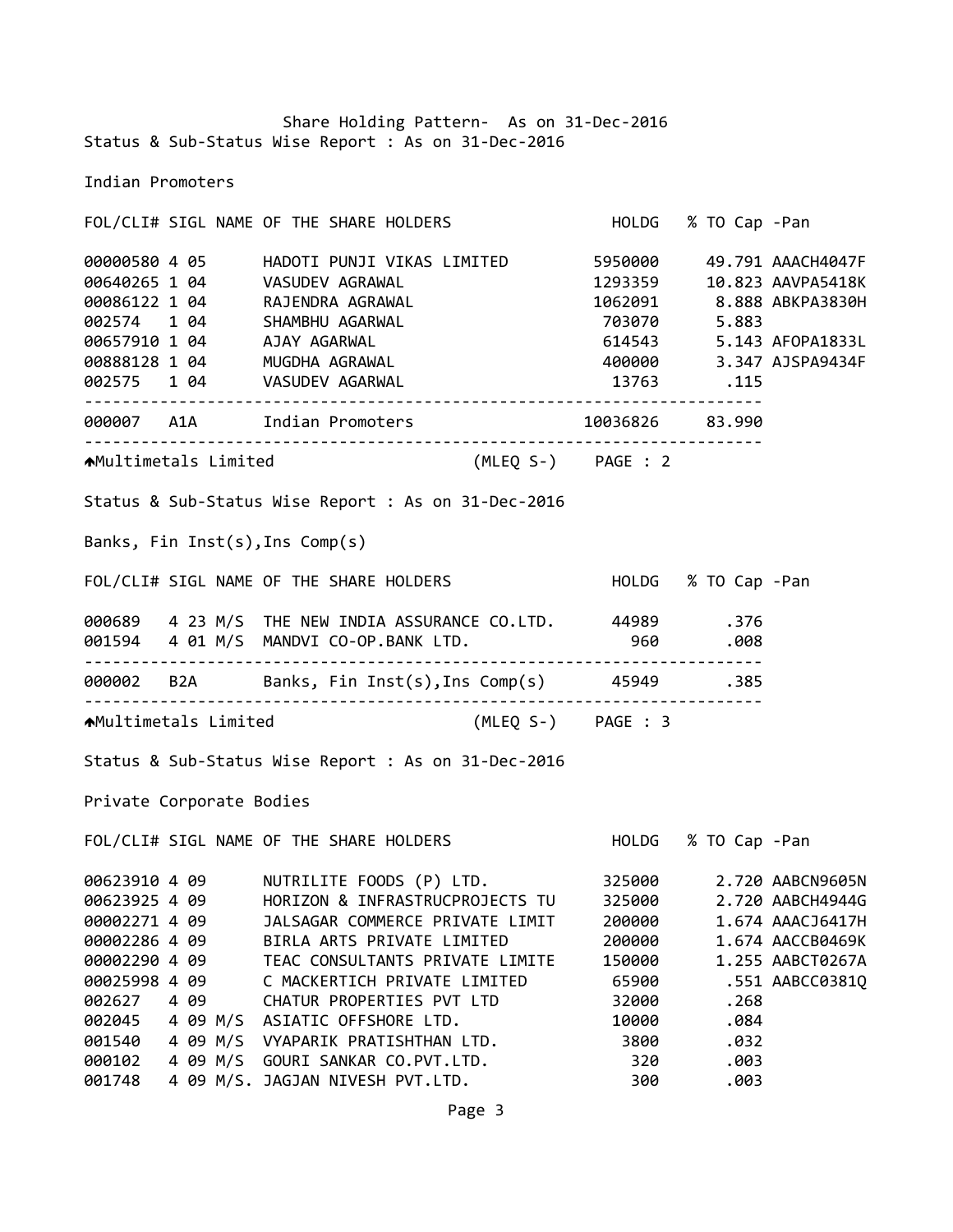|           |                       | Share Holding Pattern- As on 31-Dec-2016                                                                                                                                                                                                  |         |                 |                        |  |
|-----------|-----------------------|-------------------------------------------------------------------------------------------------------------------------------------------------------------------------------------------------------------------------------------------|---------|-----------------|------------------------|--|
|           |                       | 002524 4 09 M/S PARASRAM SECURITIES P. LTD.                                                                                                                                                                                               |         |                 |                        |  |
|           |                       | 002524  4  09  M/S  PARASRAM SECURITIES P. LTD.  300  .003<br>10000071  4  09  MACKERTICH CONSULTANCY SERVICES  202  .002 AABCM5680Q                                                                                                      |         |                 |                        |  |
|           |                       |                                                                                                                                                                                                                                           |         |                 |                        |  |
|           |                       |                                                                                                                                                                                                                                           |         |                 |                        |  |
|           |                       |                                                                                                                                                                                                                                           |         |                 |                        |  |
|           |                       |                                                                                                                                                                                                                                           |         |                 |                        |  |
|           |                       | 00239729 4 09 TATA INVESTMENT CORPORATION 120 .001 AAACT4120F<br>001040 4 09 M/S MAX INVESTMENTS (P) LTD. 100 .001<br>001782 4 09 M/S ABU INVESTMENTS & FINANCE PVT. 100 .001<br>002049 4 09 M/S. BINANI METALS LTD. 100 .001<br>002049 4 |         |                 |                        |  |
|           |                       | 000017 C1A Private Corporate Bodies 1313242 10.989                                                                                                                                                                                        |         |                 |                        |  |
|           |                       | AMultimetals Limited (MLEQ S-) PAGE : 4                                                                                                                                                                                                   |         |                 |                        |  |
|           |                       | Status & Sub-Status Wise Report : As on 31-Dec-2016                                                                                                                                                                                       |         |                 |                        |  |
| Nri / OCB |                       |                                                                                                                                                                                                                                           |         |                 |                        |  |
|           |                       | FOL/CLI# SIGL NAME OF THE SHARE HOLDERS HOLD HOLDG % TO Cap -Pan                                                                                                                                                                          |         |                 |                        |  |
|           |                       | 000258 2 01 MR. PERCY LOUIS ACHARD 8000 .067<br>000133 2 01 DR. BANGSHI BILAS MUKHERJI 400 .003<br>000461 2 01 MR. M.VISHWANATHAN 160 .001<br>001                                                                                         |         |                 |                        |  |
|           |                       |                                                                                                                                                                                                                                           |         |                 |                        |  |
|           |                       |                                                                                                                                                                                                                                           |         |                 |                        |  |
|           |                       | 000461 2 01 MR. M.VISHWANATHAN<br>001024 2 01 MR. JITENDRA KRISHNARAO DIGHE 160 .001                                                                                                                                                      |         |                 |                        |  |
|           |                       | 001649 2 01 MISS SARITA VASUDEVA                                                                                                                                                                                                          |         |                 | 100.001                |  |
|           |                       | 000601 2 01 MR. BRIJ MOHAN MAGO                                                                                                                                                                                                           |         | 60              | .001                   |  |
|           |                       | 000006 C3A Nri / OCB 3880 8880 .074                                                                                                                                                                                                       |         |                 |                        |  |
|           |                       | AMultimetals Limited (MLEQ S-) PAGE : 5                                                                                                                                                                                                   |         |                 |                        |  |
|           |                       | Status & Sub-Status Wise Report : As on 31-Dec-2016                                                                                                                                                                                       |         |                 |                        |  |
|           |                       | List of Holders holding 01.000% & above                                                                                                                                                                                                   |         |                 |                        |  |
|           |                       | FOL/CLI# NAME OF THE SHARE HOLDER                                                                                                                                                                                                         |         |                 | HOLDG % Cap Category   |  |
| 00640265  | VASUDEV AGRAWAL       |                                                                                                                                                                                                                                           | 1293359 |                 | 10.823 Indian Promoter |  |
| 00086122  | RAJENDRA AGRAWAL      |                                                                                                                                                                                                                                           | 1062091 |                 | 8.888 Indian Promoter  |  |
| 002574    | SHAMBHU AGARWAL       |                                                                                                                                                                                                                                           | 703070  |                 | 5.883 Indian Promoter  |  |
| 00657910  | AJAY AGARWAL          |                                                                                                                                                                                                                                           | 614543  |                 | 5.143 Indian Promoter  |  |
| 00888128  | MUGDHA AGRAWAL        |                                                                                                                                                                                                                                           | 400000  |                 | 3.347 Indian Promoter  |  |
| 00000580  |                       | HADOTI PUNJI VIKAS LIMITED                                                                                                                                                                                                                | 5950000 |                 | 49.791 Indian Promoter |  |
| 00623910  |                       | NUTRILITE FOODS (P) LTD.                                                                                                                                                                                                                  | 325000  |                 | 2.720 Pvt Corpt Bodies |  |
| 00623925  |                       | HORIZON & INFRASTRUCPROJECTS TU                                                                                                                                                                                                           | 325000  |                 | 2.720 Pvt Corpt Bodies |  |
| 00002271  |                       | JALSAGAR COMMERCE PRIVATE LIMIT                                                                                                                                                                                                           | 200000  |                 | 1.674 Pvt Corpt Bodies |  |
| 00002286  |                       | BIRLA ARTS PRIVATE LIMITED                                                                                                                                                                                                                | 200000  |                 | 1.674 Pvt Corpt Bodies |  |
| 00002290  |                       | TEAC CONSULTANTS PRIVATE LIMITE                                                                                                                                                                                                           | 150000  |                 | 1.255 Pvt Corpt Bodies |  |
| 000011    | --------------------- | ---------------------------------<br>[ 01.000% ] & above holders                                                                                                                                                                          |         | 11223063 93.918 |                        |  |

Page 4

‐‐‐‐‐‐‐‐‐‐‐‐‐‐‐‐‐‐‐‐‐‐‐‐‐‐‐‐‐‐‐‐‐‐‐‐‐‐‐‐‐‐‐‐‐‐‐‐‐‐‐‐‐‐‐‐‐‐‐‐‐‐‐‐‐‐‐‐‐‐‐‐‐‐‐‐‐‐‐‐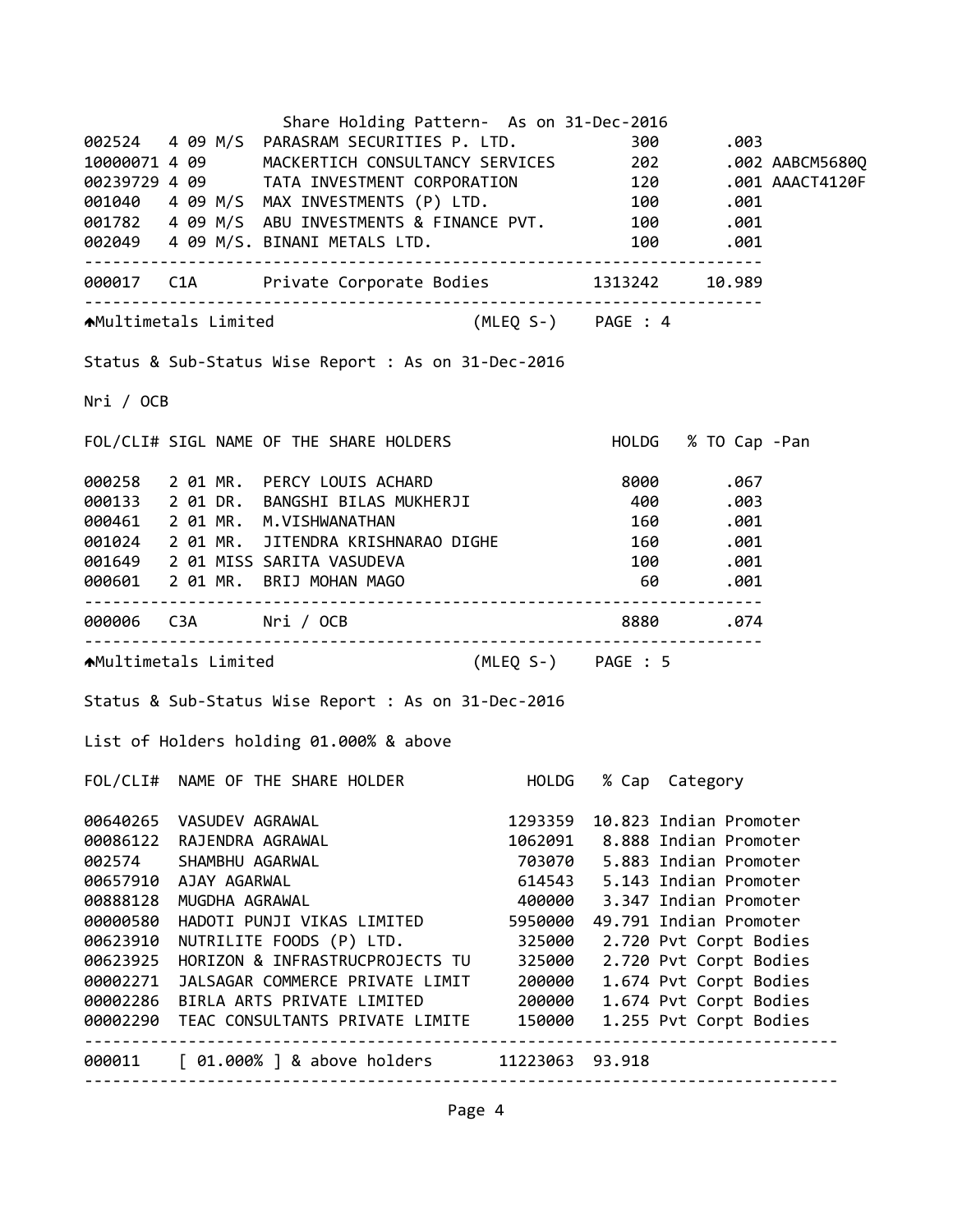Share Holding Pattern- As on 31-Dec-2016 Multimetals Limited (MLEQ S‐) PAGE : 6

Status & Sub‐Status Wise Report : As on 31‐Dec‐2016

List of Top (100) Holders (General)

FOL/CLI# SIGL NAME OF THE SHARE HOLDERS HOLDG % TO Cap ‐Pan

| 00000580 4 05                  |              |                |          | HADOTI PUNJI VIKAS LIMITED                                                                                                                                                                                                                        | 5950000 |       | 49.791 AAACH4047F |
|--------------------------------|--------------|----------------|----------|---------------------------------------------------------------------------------------------------------------------------------------------------------------------------------------------------------------------------------------------------|---------|-------|-------------------|
| 00640265 1 04                  |              |                |          | VASUDEV AGRAWAL<br>RAJENDRA AGRAWAL<br>SHAMBHU AGARWAL<br>AJAY AGARWAL<br>MUGDHA AGRAWAL                                                                                                                                                          | 1293359 |       | 10.823 AAVPA5418K |
| 00086122 1 04                  |              |                |          |                                                                                                                                                                                                                                                   | 1062091 |       | 8.888 ABKPA3830H  |
| 002574                         |              | 1 04           |          |                                                                                                                                                                                                                                                   | 703070  | 5.883 |                   |
| 00657910 1 04                  |              |                |          |                                                                                                                                                                                                                                                   | 614543  |       | 5.143 AFOPA1833L  |
| 00888128 1 04                  |              |                |          |                                                                                                                                                                                                                                                   | 400000  |       | 3.347 AJSPA9434F  |
| 00623910 4 09                  |              |                |          | NUTRILITE FOODS (P) LTD.                                                                                                                                                                                                                          | 325000  |       | 2.720 AABCN9605N  |
| 00623925 4 09                  |              |                |          | HORIZON & INFRASTRUCPROJECTS TU                                                                                                                                                                                                                   | 325000  |       | 2.720 AABCH4944G  |
| 00002271 4 09                  |              |                |          | JALSAGAR COMMERCE PRIVATE LIMIT                                                                                                                                                                                                                   | 200000  |       | 1.674 AAACJ6417H  |
| 000022/1 4 09<br>00002286 4 09 |              |                |          | BIRLA ARTS PRIVATE LIMITED                                                                                                                                                                                                                        | 200000  |       | 1.674 AACCB0469K  |
| 00002290 4 09                  |              |                |          | TEAC CONSULTANTS PRIVATE LIMITE                                                                                                                                                                                                                   | 150000  |       | 1.255 AABCT0267A  |
| 002579                         | $\mathbf{1}$ |                |          | VINOD PRAKASH SHARMA                                                                                                                                                                                                                              | 88200   | .738  |                   |
| 00025998 4 09                  |              |                |          | C MACKERTICH PRIVATE LIMITED                                                                                                                                                                                                                      | 65900   |       | .551 AABCC0381Q   |
| 000689                         |              |                |          | 4 23 M/S THE NEW INDIA ASSURANCE CO.LTD.                                                                                                                                                                                                          | 44989   | .376  |                   |
| 00000442 1 00                  |              |                |          | AMPI CHATTER                                                                                                                                                                                                                                      | 40393   |       | .338 ABEPC8689E   |
| 002569                         |              | $\overline{1}$ |          | ALOK PARASHAR                                                                                                                                                                                                                                     | 40000   | .335  |                   |
| 002627                         |              | 4 09           |          | CHATUR PROPERTIES PVT LTD                                                                                                                                                                                                                         | 32000   | .268  |                   |
| 001994                         |              |                |          | 1 00 MRS. PRAMILA NARAYAN RAUT                                                                                                                                                                                                                    | 24000   | .201  |                   |
| 001996                         |              |                |          | 1 00 MRS. GHATALIA DINA PRAVIN                                                                                                                                                                                                                    | 20000   | .167  |                   |
| 001995                         |              |                | 1 00 MR. | NARAYAN RAMCHANDRA RAUT                                                                                                                                                                                                                           | 16000   | .134  |                   |
| 002575                         |              |                |          |                                                                                                                                                                                                                                                   | 13763   | .115  |                   |
| 10371129 1 00                  |              |                |          |                                                                                                                                                                                                                                                   | 10063   |       | .084 AAWPT1982G   |
| 002045                         |              |                |          |                                                                                                                                                                                                                                                   | 10000   | .084  |                   |
| 000258                         |              |                |          |                                                                                                                                                                                                                                                   | 8000    | .067  |                   |
| 002577                         |              |                |          | 1 00 MR. NAKAYAN KAPILIMINDING NGC.<br>1 04 VASUDEV AGARWAL<br>29 1 00 MADHUBALA P TRIVEDI (1<br>4 09 M/S ASIATIC OFFSHORE LTD.<br>2 01 MR. PERCY LOUIS ACHARD<br>1 B S KOTHARI                                                                   | 7876    | .066  |                   |
| 00000438 1 00                  |              |                |          | NALINI CHATTER                                                                                                                                                                                                                                    | 5750    |       | .048 ABEPC8690D   |
| 001585                         |              |                | 1 00 MR. | PREMRATAN DEVKISHAN DAGA                                                                                                                                                                                                                          | 5000    | .042  |                   |
| 002560                         | $\mathbf{1}$ |                |          | CUSTODIAN A/C N K AGGARWALA                                                                                                                                                                                                                       | 4600    | .038  |                   |
| 001848                         |              |                |          | 1 00 MR. RAVI WARRIER                                                                                                                                                                                                                             | 4000    | .033  |                   |
| 001905                         |              |                |          | 1 00 MR. SUBHAS B.AGRAWAL                                                                                                                                                                                                                         | 4000    | .033  |                   |
| 001540                         |              |                |          | 4 09 M/S VYAPARIK PRATISHTHAN LTD.                                                                                                                                                                                                                | 3800    | .032  |                   |
| 001820                         |              |                |          |                                                                                                                                                                                                                                                   | 3500    | .029  |                   |
| 001827                         |              |                |          |                                                                                                                                                                                                                                                   | 3500    | .029  |                   |
| 11496820 1 00                  |              |                |          |                                                                                                                                                                                                                                                   | 3448    |       | .029 ASHPP6021F   |
| 10000054 1 00                  |              |                |          |                                                                                                                                                                                                                                                   | 3346    |       | .028 AGGPK0892G   |
| 001891                         |              |                |          |                                                                                                                                                                                                                                                   | 3000    | .025  |                   |
| 001892                         |              |                |          |                                                                                                                                                                                                                                                   | 3000    | .025  |                   |
| 002594                         |              |                |          |                                                                                                                                                                                                                                                   | 3000    | .025  |                   |
| 001071                         |              |                |          |                                                                                                                                                                                                                                                   | 2900    | .024  |                   |
| 002007                         |              |                |          | 4 09 M/S VYAPARIK PRATISHIHAN LID.<br>100 MR. ASHOK P. SHAH<br>100 ANKIT JAYANTIBHAI PATEL<br>100 AJAY KUMAR KAYAN<br>100 MRS. SHANTA DEVI G KHICHA<br>100 MR. DEEPAK G KHICHA<br>100 RAJESH GAUTAM<br>100 MRS. SARLA DAGA<br>100 MRS. SARLA DAGA | 2760    | .023  |                   |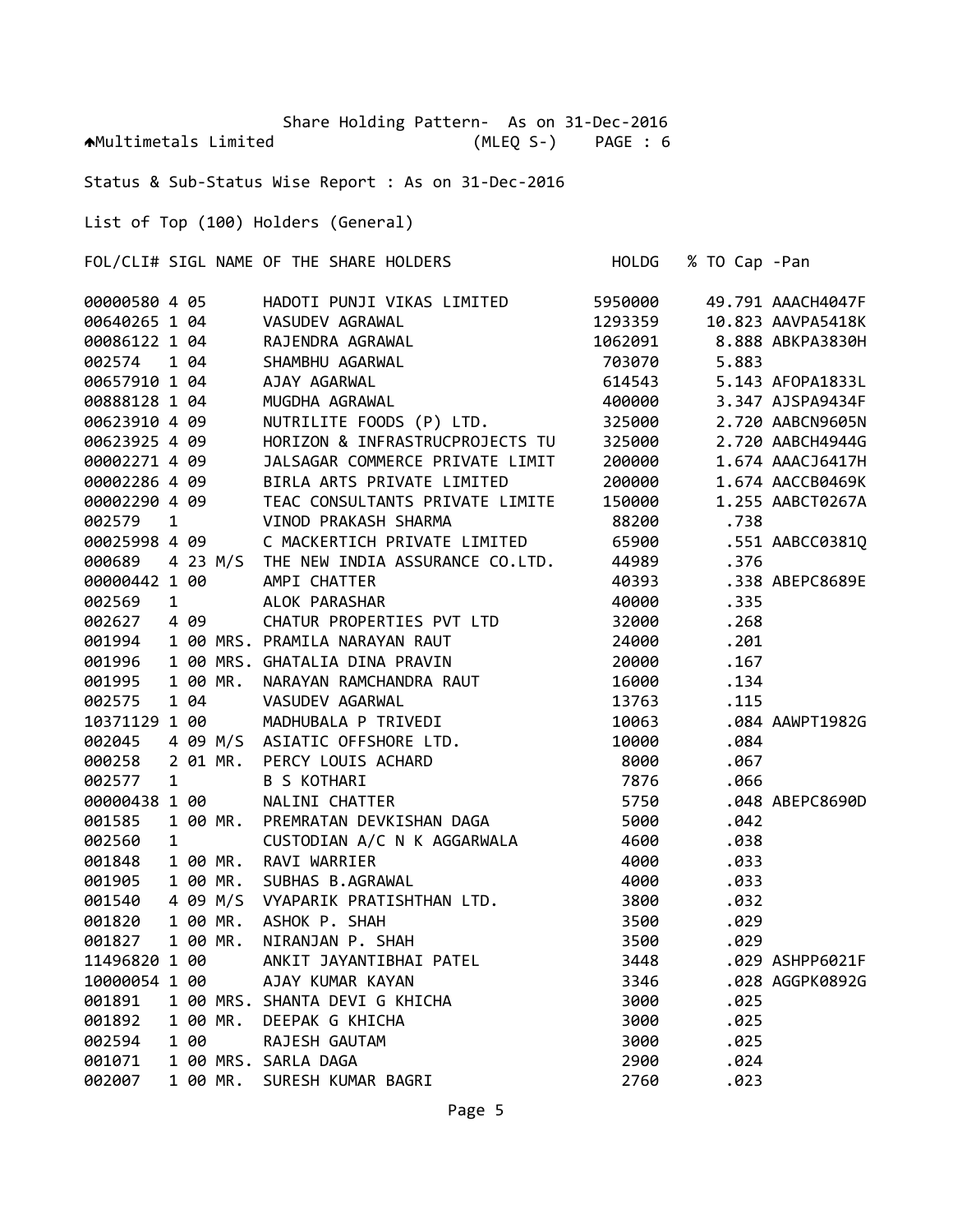| Share Holding Pattern- As on 31-Dec-2016                                                                                                                                                                                                 |            |                     |
|------------------------------------------------------------------------------------------------------------------------------------------------------------------------------------------------------------------------------------------|------------|---------------------|
| 002595                                                                                                                                                                                                                                   | 2748       | .023                |
| 001211                                                                                                                                                                                                                                   | 2600       | .022                |
| 1 NEELAM GAUTAM<br>100 MR. MURARI LAL JALAN<br>100 MRS. KRISHNA CHATTER<br>100 MRS. PREM KUMARI DIWAKAR<br>100 MR. OM SARUP AGGARWAL<br>100 MRS. PREMA GUPTA<br>7100 RAJNI KANTILAL SANGHVI<br>001494                                    | 2562       | .021                |
| 001948                                                                                                                                                                                                                                   | 2500       | .021                |
| 001801                                                                                                                                                                                                                                   | 2380       | .020                |
| 001759                                                                                                                                                                                                                                   | 2313       | .019                |
| 00130447 1 00                                                                                                                                                                                                                            | 2160       | .018 AUCPS9895H     |
| 000655<br>1 00 MR. M.SIMHACHALAM                                                                                                                                                                                                         | 1867 — 187 | .016                |
| 1 00 MR.  M.SIMHACHALAM<br>1 00 MRS. BANSARI SURYAKANT BAXI<br>001606                                                                                                                                                                    | 1800       | .015                |
|                                                                                                                                                                                                                                          |            | .015                |
|                                                                                                                                                                                                                                          |            | .015                |
| HEMANG MADHUSUDAN PATEL 1700 .014 ABEPP0634Q<br>00059592 1 00                                                                                                                                                                            |            |                     |
| (MLEQ S-) PAGE : 7<br>AMultimetals Limited                                                                                                                                                                                               |            |                     |
|                                                                                                                                                                                                                                          |            |                     |
| Status & Sub-Status Wise Report : As on 31-Dec-2016<br>List of Top (100) Holders (General)                                                                                                                                               |            |                     |
| FOL/CLI# SIGL NAME OF THE SHARE HOLDERS                                                                                                                                                                                                  |            | HOLDG % TO Cap -Pan |
|                                                                                                                                                                                                                                          |            |                     |
| 01349423 1 00        ELA SURESH GUNDARIA<br>001659   1 00 MRS. RUKMINI SANWARMAL KHAITAN                                                                                                                                                 | 1700       | .014 AKRPG3458M     |
|                                                                                                                                                                                                                                          | 1687       | .014                |
| 000029 1 00 MR.<br>NONMINI SANWANMAL NHAITAN<br>NABAYUG ACHARYA<br>KAMLA GANDHI<br>PREMBIR SINGH GREWAL<br>SHYAM TODI<br>HITESH KANTILAL PATEL<br>MANISH SHAH<br>U.P. BHAT<br>SHITH SHANKER RAO<br>GANESH DAS BHATTER<br>MANMOHAN SHARMA | 1600       | .013                |
| 1 00 MR.<br>000976                                                                                                                                                                                                                       | 1600       | .013                |
| 1 00 MRS. KAMLA GANDHI<br>001992                                                                                                                                                                                                         | 1600       | .013                |
| 002634<br>$\mathbf{1}$                                                                                                                                                                                                                   | 1600       | .013                |
| 1 00 MR. SHYAM TODI<br>001899                                                                                                                                                                                                            | 1500       | .013                |
| 002512<br>1 00 MR.                                                                                                                                                                                                                       | 1500       | .013                |
| 002641<br>$\mathbf{1}$                                                                                                                                                                                                                   | 1440       | .012 AMHPS2123D     |
| 1 00 MR.<br>001711                                                                                                                                                                                                                       | 1400       | .012                |
| 002074<br>1 00 MR ASHITH SHANKER RAO                                                                                                                                                                                                     | 1400       | .012                |
| 001045<br>1 00 MR.                                                                                                                                                                                                                       | 1300       | .011                |
| 1 00 MR.<br>MANMOHAN SHARMA<br>001962                                                                                                                                                                                                    | 1300       | .011                |
| $\mathbf{1}$<br>002629<br>ROHINTON B PANDAY                                                                                                                                                                                              | 1280       | .011                |
| 000231<br>1 00 MR.<br>VED PRAKASH VIJH                                                                                                                                                                                                   | 1250       | .010                |
| 001652<br>1 00 MR.<br>SITA RAM LAMBORIA                                                                                                                                                                                                  | 1237       | .010                |
| 1 00 MR.<br>001658<br>SANWARMAL PRABHUDAYAL KHAITAN                                                                                                                                                                                      | 1237       | .010                |
| 001082<br>1 00 MRS. KAMLA MAHESHWARY                                                                                                                                                                                                     | 1200       | .010                |
| 001910<br>1 00 MR.<br>YATIN V. UDESHI                                                                                                                                                                                                    | 1200       | .010                |
| 1 00 MR.<br>001911<br>VIKRAM UDESHI                                                                                                                                                                                                      | 1200       | .010                |
| 1 00 MRS. PUSHPA V. UDESHI<br>001912                                                                                                                                                                                                     | 1200       | .010                |
| 1 00 MRS. DHARMISTHA U. UDESHI<br>001913                                                                                                                                                                                                 | 1200       | .010                |
| 1 00 MR.<br>002087<br>SURENDRA CHANDALIA                                                                                                                                                                                                 | 1200       | .010                |
| 1 00 MR.<br>001148<br>PREM RATAN DAGA                                                                                                                                                                                                    | 1160       | .010                |
| 1 00 MISS SANDHYA DAGA (MINOR)<br>001149                                                                                                                                                                                                 | 1160       | .010                |
| 1 00 MR.<br>PURUSHOTTAM MALL<br>001741                                                                                                                                                                                                   | 1115       | .009                |
| 001922<br>1 00 MR.<br>RAVI MOHAN                                                                                                                                                                                                         | 1112       | .009                |
| 002614<br>$\mathbf{1}$<br>MURTUZA HUSSAINI BHARMAL                                                                                                                                                                                       | 1100       | .009                |
|                                                                                                                                                                                                                                          |            |                     |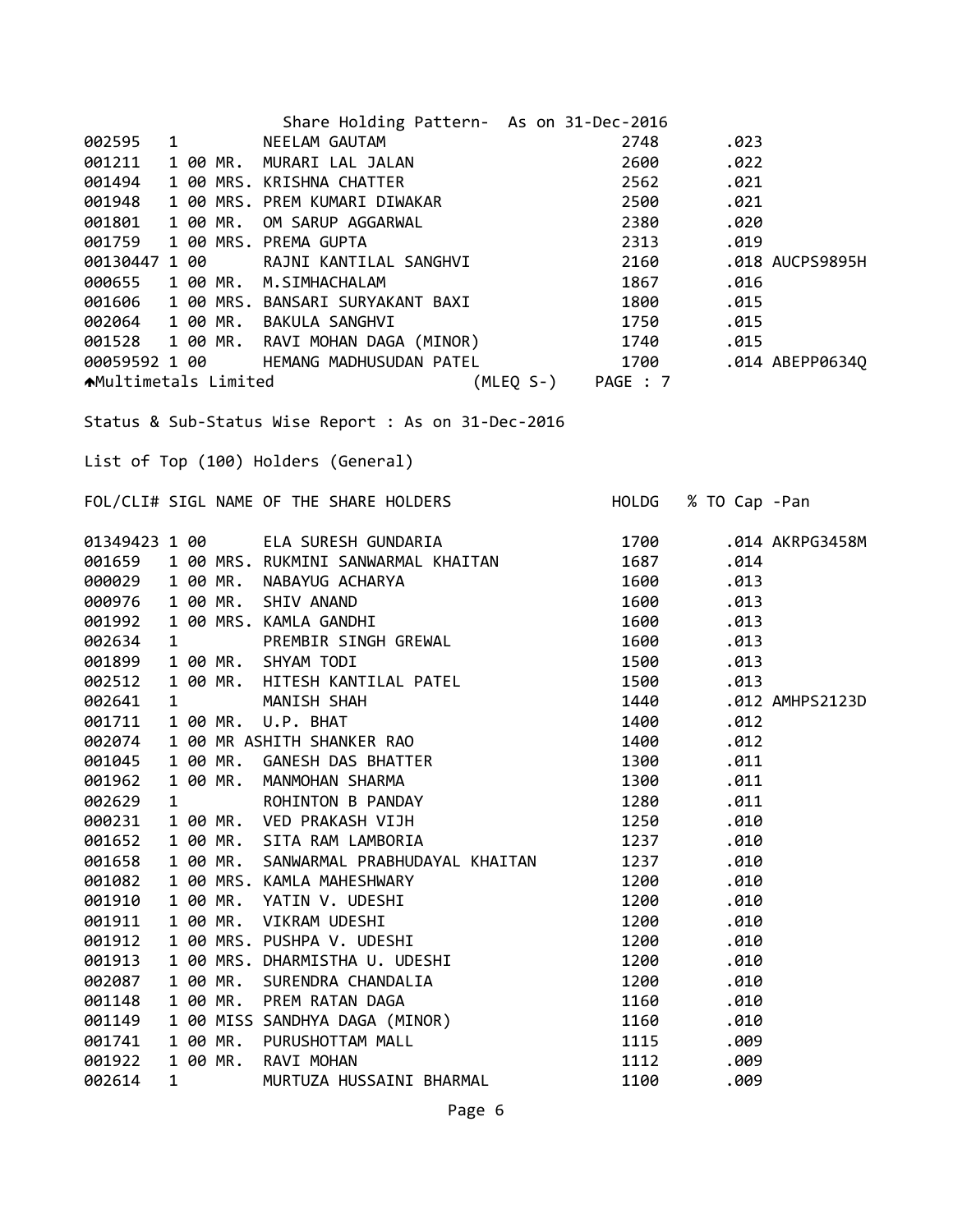|               |   |          | Share Holding Pattern- As on 31-Dec-2016                                                                                                                                                                                                   |                      |            |                       |
|---------------|---|----------|--------------------------------------------------------------------------------------------------------------------------------------------------------------------------------------------------------------------------------------------|----------------------|------------|-----------------------|
|               |   |          | 001772 1 00 MR. MAHESH CHANDER SHRIVASTAVA                                                                                                                                                                                                 |                      | 1080.009   |                       |
|               |   |          |                                                                                                                                                                                                                                            |                      |            |                       |
|               |   |          |                                                                                                                                                                                                                                            |                      |            |                       |
|               |   |          | 0017/2 1 00 MR. MARESH CHANDER SHRIVASTAVA<br>001934 1 00 MR. R. SESHADRI 1071 .009<br>001162 1 00 MR. R. SESHADRI 1071 .009<br>001322 1 00 MR. CHANDRA MOHAN 1010 .008<br>000467 1 00 MR. JUPUDY JAGANNADHARAO 1000 .008<br>001383 1 00   |                      |            |                       |
|               |   |          |                                                                                                                                                                                                                                            |                      |            |                       |
|               |   |          |                                                                                                                                                                                                                                            |                      |            |                       |
|               |   |          |                                                                                                                                                                                                                                            |                      |            |                       |
|               |   |          |                                                                                                                                                                                                                                            |                      |            |                       |
|               |   |          |                                                                                                                                                                                                                                            |                      |            |                       |
|               |   |          |                                                                                                                                                                                                                                            |                      |            |                       |
|               |   |          |                                                                                                                                                                                                                                            |                      |            |                       |
|               |   |          |                                                                                                                                                                                                                                            |                      |            |                       |
|               |   |          |                                                                                                                                                                                                                                            |                      |            |                       |
|               |   |          | 1000 .008<br>001918 1 00 MR. KISHOR OSTWAL<br>001918 1 00 MISS RACHANA AGARWAL<br>001920 1 00 MR. BHIKHU J. MALANI 1000 .008<br>001946 1 00 MR. V. SUBRAMANIAN 1000 .008<br>002618 1 BHAGWAN SINGH SAMAR 1000 .008<br>002618 1 BHAGWAN SIN |                      |            |                       |
|               |   |          |                                                                                                                                                                                                                                            | 1000 .008 AKMPK4585A |            |                       |
|               |   |          | 22954056 1 00 VENKATESH HANUMANTA SANGEPU 1000 .008 BKBPS8849B                                                                                                                                                                             |                      |            |                       |
|               |   |          |                                                                                                                                                                                                                                            |                      |            |                       |
|               |   |          |                                                                                                                                                                                                                                            |                      |            |                       |
|               |   |          |                                                                                                                                                                                                                                            |                      |            |                       |
|               |   |          |                                                                                                                                                                                                                                            |                      |            |                       |
|               |   |          | -----------------------------------                                                                                                                                                                                                        |                      |            |                       |
|               |   |          |                                                                                                                                                                                                                                            |                      |            |                       |
|               |   |          | AMultimetals Limited (MLEQ S-) PAGE : 8                                                                                                                                                                                                    |                      |            |                       |
|               |   |          |                                                                                                                                                                                                                                            |                      |            |                       |
|               |   |          | Status & Sub-Status Wise Report : As on 31-Dec-2016                                                                                                                                                                                        |                      |            |                       |
|               |   |          |                                                                                                                                                                                                                                            |                      |            |                       |
|               |   |          | List of Top (50) Holders (Individual)                                                                                                                                                                                                      |                      |            |                       |
|               |   |          | FOL/CLI# SIGL NAME OF THE SHARE HOLDERS FOLL THOLDG % TO Cap -Pan                                                                                                                                                                          |                      |            |                       |
|               |   |          |                                                                                                                                                                                                                                            |                      | 88200 .738 |                       |
|               |   |          |                                                                                                                                                                                                                                            |                      |            | 40393 .338 ABEPC8689E |
|               |   |          |                                                                                                                                                                                                                                            | 40000                | .335       |                       |
| 001994        |   |          | 002579 1 VINOD PRAKASH SHARMA<br>00000442 1 00     AMPI CHATTER<br>002569   1       ALOK PARASHAR<br>00000442 1 00 AMPI CHATTER<br>002569 1 ALOK PARASHAR<br>1 00 MRS. PRAMILA NARAYAN RAUT                                                | 24000                | .201       |                       |
| 001996        |   |          | 1 00 MRS. GHATALIA DINA PRAVIN                                                                                                                                                                                                             | 20000                | .167       |                       |
| 001995        |   | 1 00 MR. | NARAYAN RAMCHANDRA RAUT                                                                                                                                                                                                                    | 16000                | .134       |                       |
| 10371129 1 00 |   |          | MADHUBALA P TRIVEDI                                                                                                                                                                                                                        | 10063                |            | .084 AAWPT1982G       |
| 002577        | 1 |          | <b>B S KOTHARI</b>                                                                                                                                                                                                                         | 7876                 | .066       |                       |
| 00000438 1 00 |   |          | NALINI CHATTER                                                                                                                                                                                                                             | 5750                 |            | .048 ABEPC8690D       |
| 001585        |   | 1 00 MR. | PREMRATAN DEVKISHAN DAGA                                                                                                                                                                                                                   | 5000                 | .042       |                       |
| 002560        | 1 |          | CUSTODIAN A/C N K AGGARWALA                                                                                                                                                                                                                | 4600                 | .038       |                       |
| 001848        |   | 1 00 MR. | RAVI WARRIER                                                                                                                                                                                                                               | 4000                 | .033       |                       |
| 001905        |   | 1 00 MR. | SUBHAS B.AGRAWAL                                                                                                                                                                                                                           | 4000                 | .033       |                       |
| 001820        |   | 1 00 MR. | ASHOK P. SHAH                                                                                                                                                                                                                              | 3500                 | .029       |                       |
| 001827        |   | 1 00 MR. | NIRANJAN P. SHAH                                                                                                                                                                                                                           | 3500                 | .029       |                       |
| 11496820 1 00 |   |          | ANKIT JAYANTIBHAI PATEL                                                                                                                                                                                                                    | 3448                 |            | .029 ASHPP6021F       |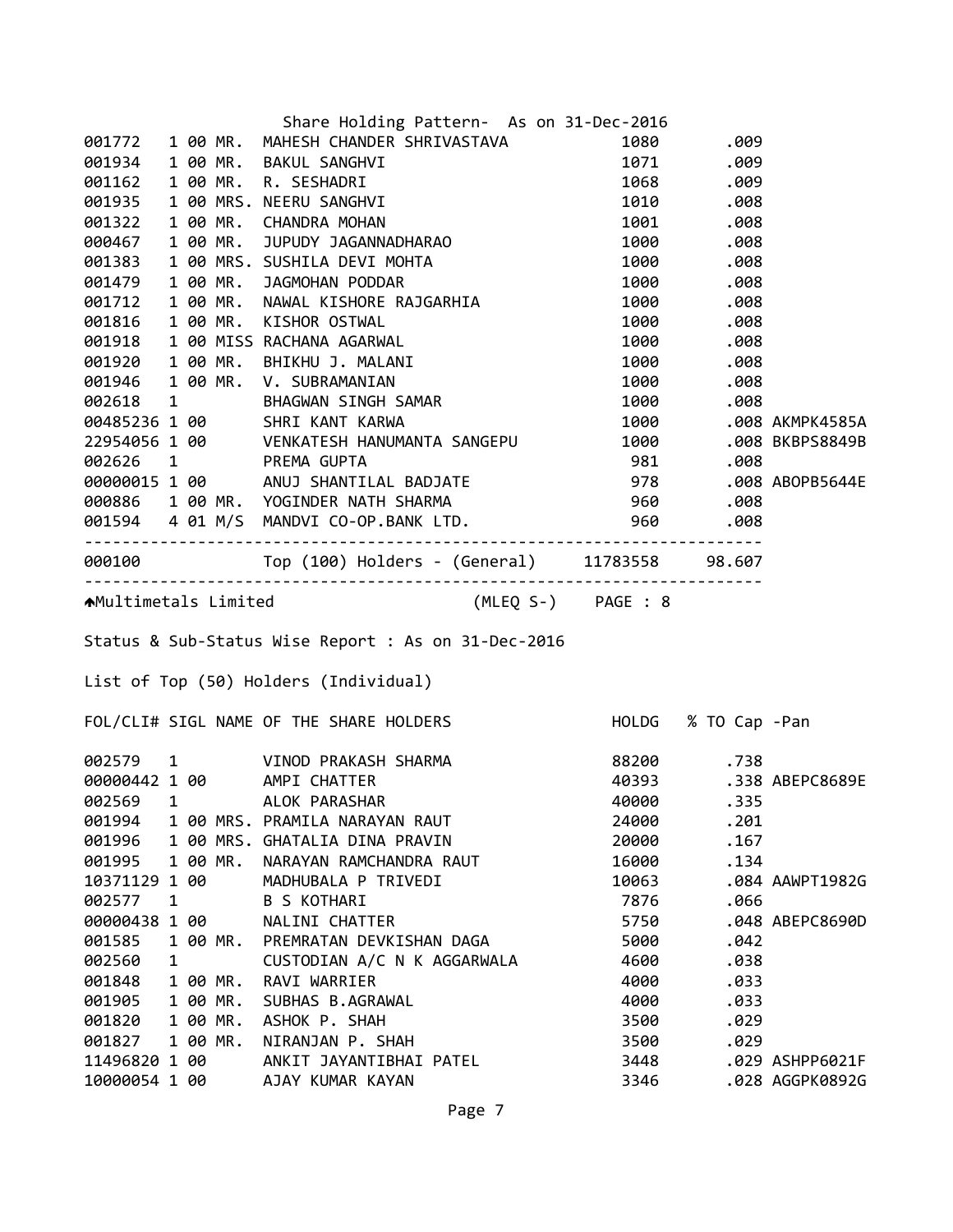| 301891 1 00 MRS. SHANTA DEVIG & NELCHA 3000<br>301892 1 00 MRS. SHANTA DEVIG KHICHA 3000 025<br>302594 1 00 MRS. SARLA DAGA 2900 025<br>30296 022594 1 00 MRS. SARLA DAGA 2900 025<br>30200 025<br>30200 025<br>30200 025<br>30200 025<br>3020<br>00059592 1 00 HEMANG MADHUSUDAN PATEL 1700 1700 .014 ABEPP0634Q<br>00059592 1 00 HEMANG MADHUSUDAN PATEL 1700 .014<br>01349423 1 00 ELA SURESH GUNDARTA 1700 .014<br>001659 1 00 MR. NABAYUG ACHARYA<br>000629 1 00 MR. NABAYUG ACHARYA<br>1687 .011<br>0000976 1 00 MR. SHIV ANAND 1680 .013<br>0025634 1 PR<br>.014 AKRPG3458M<br>1440 .012 AMHPS2123D<br>Top (50) Holders - Individuals 347850<br>2.911<br>000050<br>(MLEQ S-) PAGE : 1<br><b>↑</b> Multimetals Limited<br>-DISTRIBUTION SCHEDULE ON SCRIP VALUE -As On :31-Dec-2016<br>SHARE(OR DEBENTURE)<br>-NUM OF<br>(%) OF TOTAL<br>% OF<br>HOLDERS A M O U N T<br>OF NOMINAL VALUE<br>HOLDERS<br>AMT<br>5000<br><b>UPTO</b><br>T0<br>665<br>78.61<br>1095010.00<br>.92<br>10000<br>5001<br>T <sub>0</sub><br>96<br>11.35<br>718200.00<br>.60<br>20000<br>38<br>4.49<br>10001<br>T0<br>515650.00<br>.43 |  |  | Share Holding Pattern- As on 31-Dec-2016 |  |  |
|--------------------------------------------------------------------------------------------------------------------------------------------------------------------------------------------------------------------------------------------------------------------------------------------------------------------------------------------------------------------------------------------------------------------------------------------------------------------------------------------------------------------------------------------------------------------------------------------------------------------------------------------------------------------------------------------------------------------------------------------------------------------------------------------------------------------------------------------------------------------------------------------------------------------------------------------------------------------------------------------------------------------------------------------------------------------------------------------------------------------|--|--|------------------------------------------|--|--|
|                                                                                                                                                                                                                                                                                                                                                                                                                                                                                                                                                                                                                                                                                                                                                                                                                                                                                                                                                                                                                                                                                                                    |  |  |                                          |  |  |
|                                                                                                                                                                                                                                                                                                                                                                                                                                                                                                                                                                                                                                                                                                                                                                                                                                                                                                                                                                                                                                                                                                                    |  |  |                                          |  |  |
|                                                                                                                                                                                                                                                                                                                                                                                                                                                                                                                                                                                                                                                                                                                                                                                                                                                                                                                                                                                                                                                                                                                    |  |  |                                          |  |  |
|                                                                                                                                                                                                                                                                                                                                                                                                                                                                                                                                                                                                                                                                                                                                                                                                                                                                                                                                                                                                                                                                                                                    |  |  |                                          |  |  |
|                                                                                                                                                                                                                                                                                                                                                                                                                                                                                                                                                                                                                                                                                                                                                                                                                                                                                                                                                                                                                                                                                                                    |  |  |                                          |  |  |
|                                                                                                                                                                                                                                                                                                                                                                                                                                                                                                                                                                                                                                                                                                                                                                                                                                                                                                                                                                                                                                                                                                                    |  |  |                                          |  |  |
|                                                                                                                                                                                                                                                                                                                                                                                                                                                                                                                                                                                                                                                                                                                                                                                                                                                                                                                                                                                                                                                                                                                    |  |  |                                          |  |  |
|                                                                                                                                                                                                                                                                                                                                                                                                                                                                                                                                                                                                                                                                                                                                                                                                                                                                                                                                                                                                                                                                                                                    |  |  |                                          |  |  |
|                                                                                                                                                                                                                                                                                                                                                                                                                                                                                                                                                                                                                                                                                                                                                                                                                                                                                                                                                                                                                                                                                                                    |  |  |                                          |  |  |
|                                                                                                                                                                                                                                                                                                                                                                                                                                                                                                                                                                                                                                                                                                                                                                                                                                                                                                                                                                                                                                                                                                                    |  |  |                                          |  |  |
|                                                                                                                                                                                                                                                                                                                                                                                                                                                                                                                                                                                                                                                                                                                                                                                                                                                                                                                                                                                                                                                                                                                    |  |  |                                          |  |  |
|                                                                                                                                                                                                                                                                                                                                                                                                                                                                                                                                                                                                                                                                                                                                                                                                                                                                                                                                                                                                                                                                                                                    |  |  |                                          |  |  |
|                                                                                                                                                                                                                                                                                                                                                                                                                                                                                                                                                                                                                                                                                                                                                                                                                                                                                                                                                                                                                                                                                                                    |  |  |                                          |  |  |
|                                                                                                                                                                                                                                                                                                                                                                                                                                                                                                                                                                                                                                                                                                                                                                                                                                                                                                                                                                                                                                                                                                                    |  |  |                                          |  |  |
|                                                                                                                                                                                                                                                                                                                                                                                                                                                                                                                                                                                                                                                                                                                                                                                                                                                                                                                                                                                                                                                                                                                    |  |  |                                          |  |  |
|                                                                                                                                                                                                                                                                                                                                                                                                                                                                                                                                                                                                                                                                                                                                                                                                                                                                                                                                                                                                                                                                                                                    |  |  |                                          |  |  |
|                                                                                                                                                                                                                                                                                                                                                                                                                                                                                                                                                                                                                                                                                                                                                                                                                                                                                                                                                                                                                                                                                                                    |  |  |                                          |  |  |
|                                                                                                                                                                                                                                                                                                                                                                                                                                                                                                                                                                                                                                                                                                                                                                                                                                                                                                                                                                                                                                                                                                                    |  |  |                                          |  |  |
|                                                                                                                                                                                                                                                                                                                                                                                                                                                                                                                                                                                                                                                                                                                                                                                                                                                                                                                                                                                                                                                                                                                    |  |  |                                          |  |  |
|                                                                                                                                                                                                                                                                                                                                                                                                                                                                                                                                                                                                                                                                                                                                                                                                                                                                                                                                                                                                                                                                                                                    |  |  |                                          |  |  |
|                                                                                                                                                                                                                                                                                                                                                                                                                                                                                                                                                                                                                                                                                                                                                                                                                                                                                                                                                                                                                                                                                                                    |  |  |                                          |  |  |
|                                                                                                                                                                                                                                                                                                                                                                                                                                                                                                                                                                                                                                                                                                                                                                                                                                                                                                                                                                                                                                                                                                                    |  |  |                                          |  |  |
|                                                                                                                                                                                                                                                                                                                                                                                                                                                                                                                                                                                                                                                                                                                                                                                                                                                                                                                                                                                                                                                                                                                    |  |  |                                          |  |  |
|                                                                                                                                                                                                                                                                                                                                                                                                                                                                                                                                                                                                                                                                                                                                                                                                                                                                                                                                                                                                                                                                                                                    |  |  |                                          |  |  |
|                                                                                                                                                                                                                                                                                                                                                                                                                                                                                                                                                                                                                                                                                                                                                                                                                                                                                                                                                                                                                                                                                                                    |  |  |                                          |  |  |
|                                                                                                                                                                                                                                                                                                                                                                                                                                                                                                                                                                                                                                                                                                                                                                                                                                                                                                                                                                                                                                                                                                                    |  |  |                                          |  |  |
|                                                                                                                                                                                                                                                                                                                                                                                                                                                                                                                                                                                                                                                                                                                                                                                                                                                                                                                                                                                                                                                                                                                    |  |  |                                          |  |  |
|                                                                                                                                                                                                                                                                                                                                                                                                                                                                                                                                                                                                                                                                                                                                                                                                                                                                                                                                                                                                                                                                                                                    |  |  |                                          |  |  |
|                                                                                                                                                                                                                                                                                                                                                                                                                                                                                                                                                                                                                                                                                                                                                                                                                                                                                                                                                                                                                                                                                                                    |  |  |                                          |  |  |
|                                                                                                                                                                                                                                                                                                                                                                                                                                                                                                                                                                                                                                                                                                                                                                                                                                                                                                                                                                                                                                                                                                                    |  |  |                                          |  |  |
|                                                                                                                                                                                                                                                                                                                                                                                                                                                                                                                                                                                                                                                                                                                                                                                                                                                                                                                                                                                                                                                                                                                    |  |  |                                          |  |  |
|                                                                                                                                                                                                                                                                                                                                                                                                                                                                                                                                                                                                                                                                                                                                                                                                                                                                                                                                                                                                                                                                                                                    |  |  |                                          |  |  |
|                                                                                                                                                                                                                                                                                                                                                                                                                                                                                                                                                                                                                                                                                                                                                                                                                                                                                                                                                                                                                                                                                                                    |  |  |                                          |  |  |
|                                                                                                                                                                                                                                                                                                                                                                                                                                                                                                                                                                                                                                                                                                                                                                                                                                                                                                                                                                                                                                                                                                                    |  |  |                                          |  |  |
|                                                                                                                                                                                                                                                                                                                                                                                                                                                                                                                                                                                                                                                                                                                                                                                                                                                                                                                                                                                                                                                                                                                    |  |  |                                          |  |  |
|                                                                                                                                                                                                                                                                                                                                                                                                                                                                                                                                                                                                                                                                                                                                                                                                                                                                                                                                                                                                                                                                                                                    |  |  |                                          |  |  |
|                                                                                                                                                                                                                                                                                                                                                                                                                                                                                                                                                                                                                                                                                                                                                                                                                                                                                                                                                                                                                                                                                                                    |  |  |                                          |  |  |
|                                                                                                                                                                                                                                                                                                                                                                                                                                                                                                                                                                                                                                                                                                                                                                                                                                                                                                                                                                                                                                                                                                                    |  |  |                                          |  |  |
|                                                                                                                                                                                                                                                                                                                                                                                                                                                                                                                                                                                                                                                                                                                                                                                                                                                                                                                                                                                                                                                                                                                    |  |  |                                          |  |  |
|                                                                                                                                                                                                                                                                                                                                                                                                                                                                                                                                                                                                                                                                                                                                                                                                                                                                                                                                                                                                                                                                                                                    |  |  |                                          |  |  |
|                                                                                                                                                                                                                                                                                                                                                                                                                                                                                                                                                                                                                                                                                                                                                                                                                                                                                                                                                                                                                                                                                                                    |  |  |                                          |  |  |
|                                                                                                                                                                                                                                                                                                                                                                                                                                                                                                                                                                                                                                                                                                                                                                                                                                                                                                                                                                                                                                                                                                                    |  |  |                                          |  |  |
|                                                                                                                                                                                                                                                                                                                                                                                                                                                                                                                                                                                                                                                                                                                                                                                                                                                                                                                                                                                                                                                                                                                    |  |  | Page 8                                   |  |  |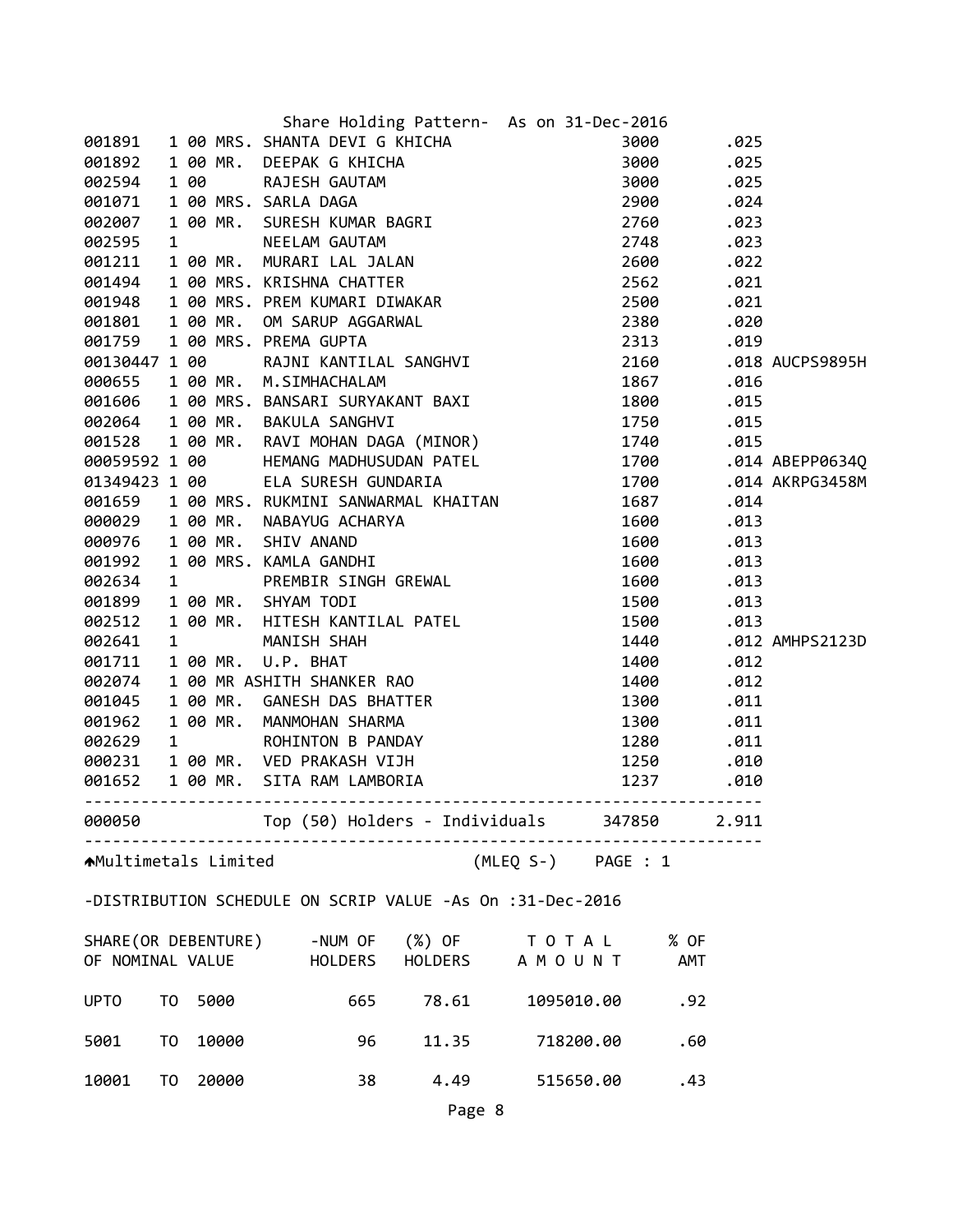## Share Holding Pattern- As on 31-Dec-2016

| 20001         | TO             | 30000                                   | 12             | 1.42                       | 319230.00                                                           | .27           |               |                   |
|---------------|----------------|-----------------------------------------|----------------|----------------------------|---------------------------------------------------------------------|---------------|---------------|-------------------|
| 30001         | T <sub>0</sub> | 40000                                   | $\overline{7}$ | .83                        | 255940.00                                                           | .21           |               |                   |
| 40001         | T <sub>0</sub> | 50000                                   | $\overline{2}$ | .24                        | 96000.00                                                            | .08           |               |                   |
| 50001         | T <sub>0</sub> | 100000                                  | $\overline{4}$ | .47                        | 316260.00                                                           | .26           |               |                   |
| 100001        | TO             | ABOVE                                   | 22             | 2.60                       | 116183710.00                                                        | 97.22         |               |                   |
|               |                | * * T O T A L * *                       | 846            | 100.00                     | 119500000.00                                                        | 100.00        |               |                   |
|               |                | ▲Multimetals Limited                    |                |                            | (MLEQ S-) PAGE : 2                                                  |               |               |                   |
|               |                |                                         |                |                            | -DISTRIBUTION SCHEDULE ON NUMBER OF SHARES/DEBS -As On :31-Dec-2016 |               |               |                   |
|               |                | SHARE(OR DEBENTURE)                     | HOLDERS        | -NUM OF (%) OF<br>HOLDERS  | T O T A L<br>SHARES(OR DEBS)                                        | % OF<br>SH/DB |               |                   |
| <b>UPTO</b>   | T <sub>0</sub> | 100                                     | 323            | 38.18                      | 23352                                                               | .20           |               |                   |
| 101           | T <sub>0</sub> | 200                                     | 182            | 21.51                      | 29896                                                               | .25           |               |                   |
| 201           | T <sub>0</sub> | 500                                     | 160            | 18.91                      | 56253                                                               | .47           |               |                   |
| 501           | T <sub>0</sub> | 1000                                    | 96             | 11.35                      | 71820                                                               | .60           |               |                   |
| 1001          | T <sub>0</sub> | 5000                                    | 59             | 6.97                       | 118682                                                              | .99           |               |                   |
| 5001          | T <sub>0</sub> | 10000                                   | 4              | .47                        | 31626                                                               | .26           |               |                   |
| 10001         | T <sub>0</sub> | 100000                                  | 11             | 1.30                       | 395308                                                              | 3.31          |               |                   |
| 100001        | T <sub>0</sub> | ABOVE                                   | 11             | 1.30                       | 11223063                                                            | 93.92         |               |                   |
|               |                | * * T O T A L * *                       | 846            | 100.00                     | 11950000                                                            | 100.00        |               |                   |
|               |                | ▲Multimetals Limited                    |                |                            | (MLEQ S-) PAGE : 1                                                  |               |               |                   |
|               |                | As on : 31-Dec-2016                     |                |                            |                                                                     |               |               |                   |
|               |                | As per Take-Over Clause                 |                |                            |                                                                     |               |               |                   |
|               |                | FOL/CLI# SIGL NAME OF THE SHARE HOLDERS |                |                            |                                                                     | HOLDG         | % TO Cap -Pan |                   |
| 00000580 4 05 |                | MULTIMETALS LTD. C-BLOCK,               |                | HADOTI PUNJI VIKAS LIMITED |                                                                     | 5950000       |               | 49.791 AAACH4047F |

Page 9